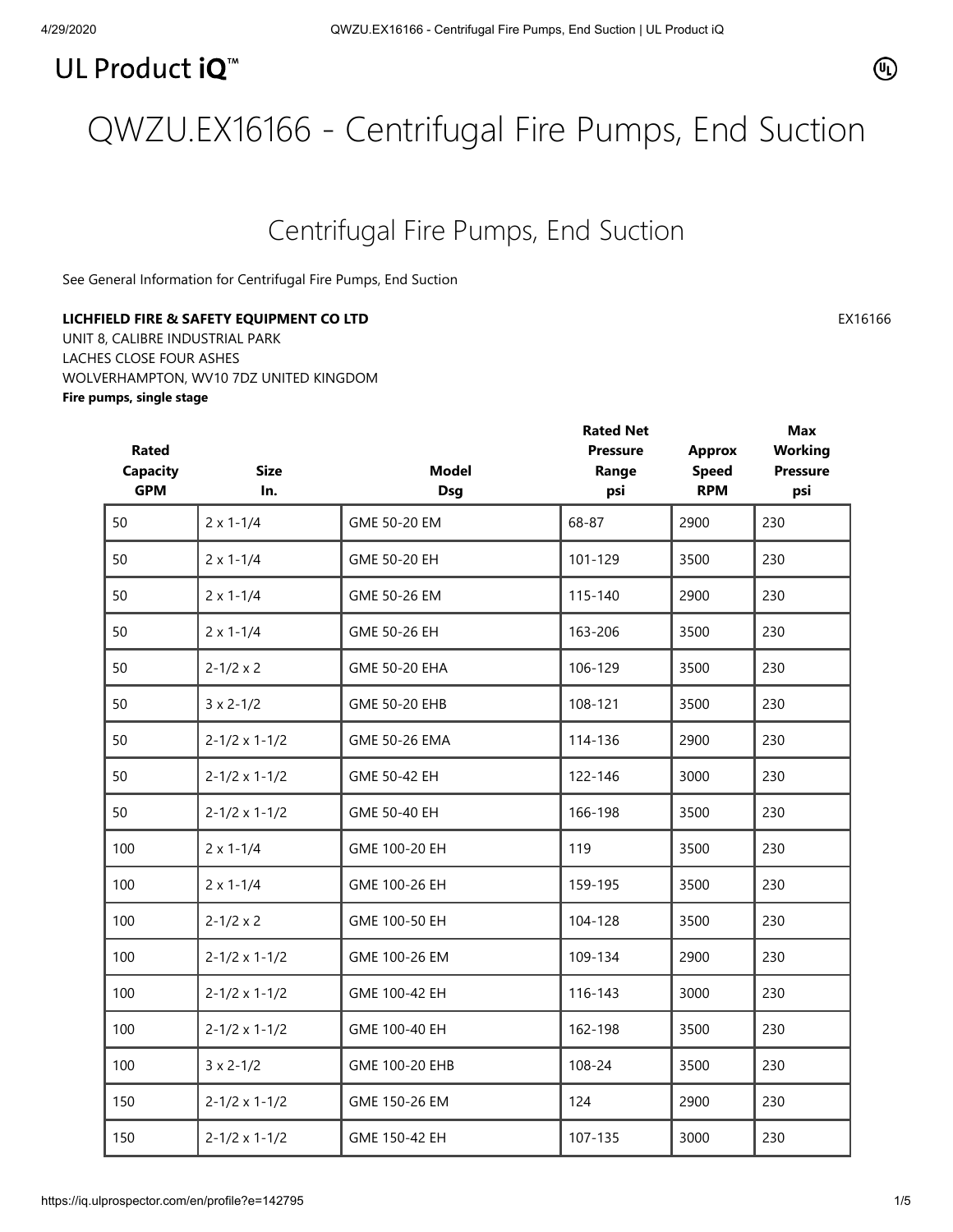| 150 | $2 - 1/2 \times 1 - 1/2$ | GME 150-26 EH    | 156-191     | 3500 | 230 |
|-----|--------------------------|------------------|-------------|------|-----|
| 150 | $2 - 1/2 \times 2$       | GME 150-20 EHA   | 102-126     | 3500 | 230 |
| 150 | $2 - 1/2 \times 2$       | GME 150-20 EH    | 102-126     | 3500 | 230 |
| 200 | $2 - 1/2 \times 2$       | GME 200-20 EH    | 96-120      | 3500 | 230 |
| 200 | $2 - 1/2 \times 2$       | GME 200-20 EHA   | 96-120      | 3500 | 230 |
| 200 | $3 \times 2 - 1/2$       | GME 200-65 EM    | 115-136     | 2900 | 230 |
| 200 | $3 \times 2 - 1/2$       | GME 200-65 EM    | 115-136     | 2900 | 230 |
| 250 | $3 \times 2 - 1/2$       | GME 250-26 EM    | 113-134     | 2900 | 230 |
| 250 | $3 \times 2 - 1/2$       | GME 250-20 EH    | 103-124     | 3500 | 230 |
| 300 | $3 \times 2 - 1/2$       | GME 300-26 EM    | 110-132     | 2900 | 230 |
| 300 | $3 \times 2 - 1/2$       | GME 300-20 EH    | 101-123     | 3500 | 230 |
| 400 | $4 \times 3$             | GME 400-26 EM    | 110-133     | 2900 | 230 |
| 400 | $4 \times 3$             | GME 400-26 EM    | 110-133     | 2900 | 230 |
| 400 | $4 \times 3$             | GME 400-26 EH    | 191         | 3500 | 240 |
| 400 | $4 \times 3$             | GME 400-32 EM    | 158-200     | 2900 | 250 |
| 400 | $4 \times 3$             | GME 400-80 EH    | $105 - 193$ | 3500 | 235 |
| 450 | $4 \times 3$             | GME 450-26 EM    | 109-132     | 2900 | 230 |
| 450 | $4 \times 3$             | GME 450-26 EH    | 188         | 3500 | 240 |
| 450 | $4 \times 3$             | GME 450-32 EM    | 154-198     | 2900 | 250 |
| 450 | $4 \times 3$             | GME 450-80 EH    | $102 - 190$ | 3500 | 235 |
| 500 | $4 \times 3$             | GME 500-26 EM    | 108-131     | 2900 | 230 |
| 500 | $4 \times 3$             | GME 500-26 EH    | 185         | 3500 | 240 |
| 500 | $4 \times 3$             | GME 500-32 EM    | 149-194     | 2900 | 250 |
| 500 | $4 \times 3$             | GME 500-80 EH    | 99 - 188    | 3500 | 235 |
| 500 | $5 \times 4$             | GME 500-12 EM    | $111 - 133$ | 2900 | 225 |
| 500 | $5 \times 4$             | GME 500-13 EM    | $122 - 210$ | 2900 | 245 |
| 750 | $5 \times 4$             | GME 750-26 EM    | $102 - 127$ | 2900 | 225 |
| 750 | $5 \times 4$             | GME 750-32 EM    | $122 - 207$ | 2900 | 245 |
| 50  | 2.5X2                    | GME-50-20 EM-2G  | 74-93       | 2900 | 180 |
| 50  | 2.5X2                    | GME-50-20 EM-2G  | 79-99       | 3000 | 180 |
| 100 | 2.5X2                    | GME-100-20 EM-2G | 72-92       | 2900 | 180 |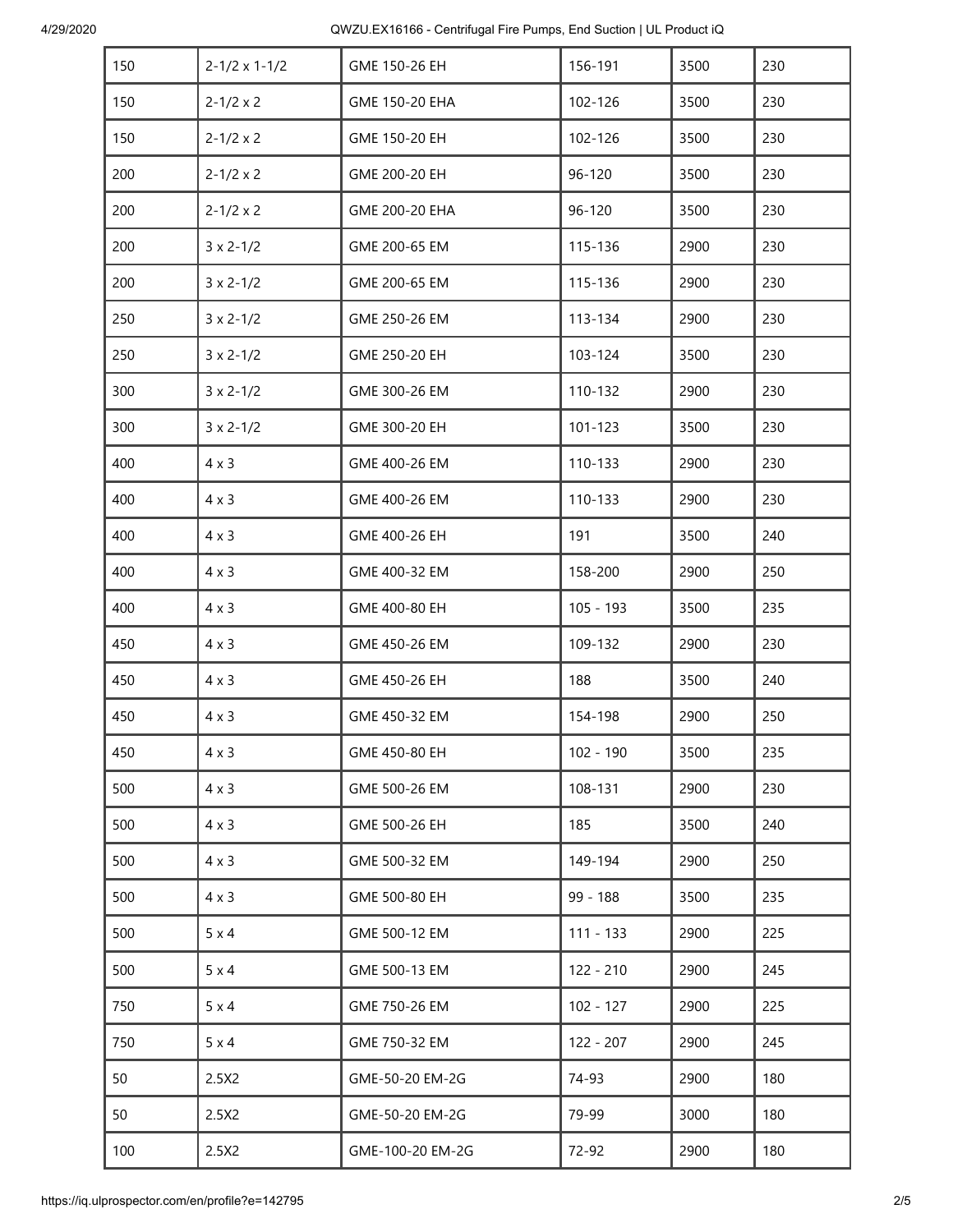| 100 | 2.5X2 | GME-100-20 EM-2G | 77-98      | 3000 | 180 |
|-----|-------|------------------|------------|------|-----|
| 150 | 3X2   | GME-150-32 EM-2G | $95 - 142$ | 2900 | 239 |
| 150 | 3X2   | GME-150-32 EM-2G | 102-153    | 3000 | 239 |
| 150 | 2.5X2 | GME-150-20 EM-2G | 71-90      | 2900 | 180 |
| 150 | 2.5X2 | GME-150-20 EM-2G | 76-97      | 3000 | 180 |
| 150 | 3X2.5 | GME-150-65 EM-2G | 80-93      | 2900 | 180 |
| 150 | 3X2.5 | GME-150-65 EM-2G | 86-99      | 3000 | 180 |
| 200 | 3X2   | GME-200-32 EM-2G | 89-139     | 2900 | 239 |
| 200 | 3X2   | GME-200-32 EM-2G | 96-149     | 3000 | 239 |
| 200 | 3X2.5 | GME-200-65 EM-2G | 79-91      | 2900 | 180 |
| 200 | 3X2.5 | GME-200-65 EM-2G | 85-98      | 3000 | 180 |
| 250 | 3X2   | GME-250-32 EM-2G | 82-132     | 2900 | 239 |
| 250 | 3X2   | GME-250-32 EM-2G | 89-143     | 3000 | 239 |
| 250 | 4X2.5 | GME-250-42 EM-2G | 87-146     | 2900 | 239 |
| 250 | 4X2.5 | GME-250-42 EM-2G | 94-156     | 3000 | 239 |
| 250 | 3X2.5 | GME-250-65 EM-2G | 77-90      | 2900 | 180 |
| 250 | 3X2.5 | GME-250-65 EM-2G | 83-97      | 3000 | 180 |
| 300 | 4X2.5 | GME-300-42 EM-2G | 85-143     | 2900 | 239 |
| 300 | 4X2.5 | GME-300-42 EM-2G | $91 - 154$ | 3000 | 239 |
| 300 | 3X2.5 | GME-300-65 EM-2G | 75-90      | 2900 | 180 |
| 300 | 3X2.5 | GME-300-65 EM-2G | 81-96      | 3000 | 180 |
| 400 | 5X3   | GME-400-31 EM-2G | 134-218    | 2900 | 315 |
| 400 | 5X3   | GME-400-31 EM-2G | 143-234    | 3000 | 315 |
| 400 | 5X3   | GME-400-25 EM-2G | 86-139     | 2900 | 235 |
| 400 | 5X3   | GME-400-25 EM-2G | $93 - 149$ | 3000 | 235 |
| 400 | 5X4   | GME-400-54 EM-2G | 137-215    | 2900 | 315 |
| 400 | 5X4   | GME-400-54 EM-2G | 147-230    | 3000 | 315 |
| 400 | 4X2.5 | GME-400-42 EM-2G | 79-141     | 2900 | 239 |
| 400 | 4X2.5 | GME-400-42 EM-2G | 86-151     | 3000 | 239 |
| 450 | 5X3   | GME-450-31 EM-2G | 131-217    | 2900 | 315 |
| 450 | 5X3   | GME-450-31 EM-2G | 141-232    | 3000 | 315 |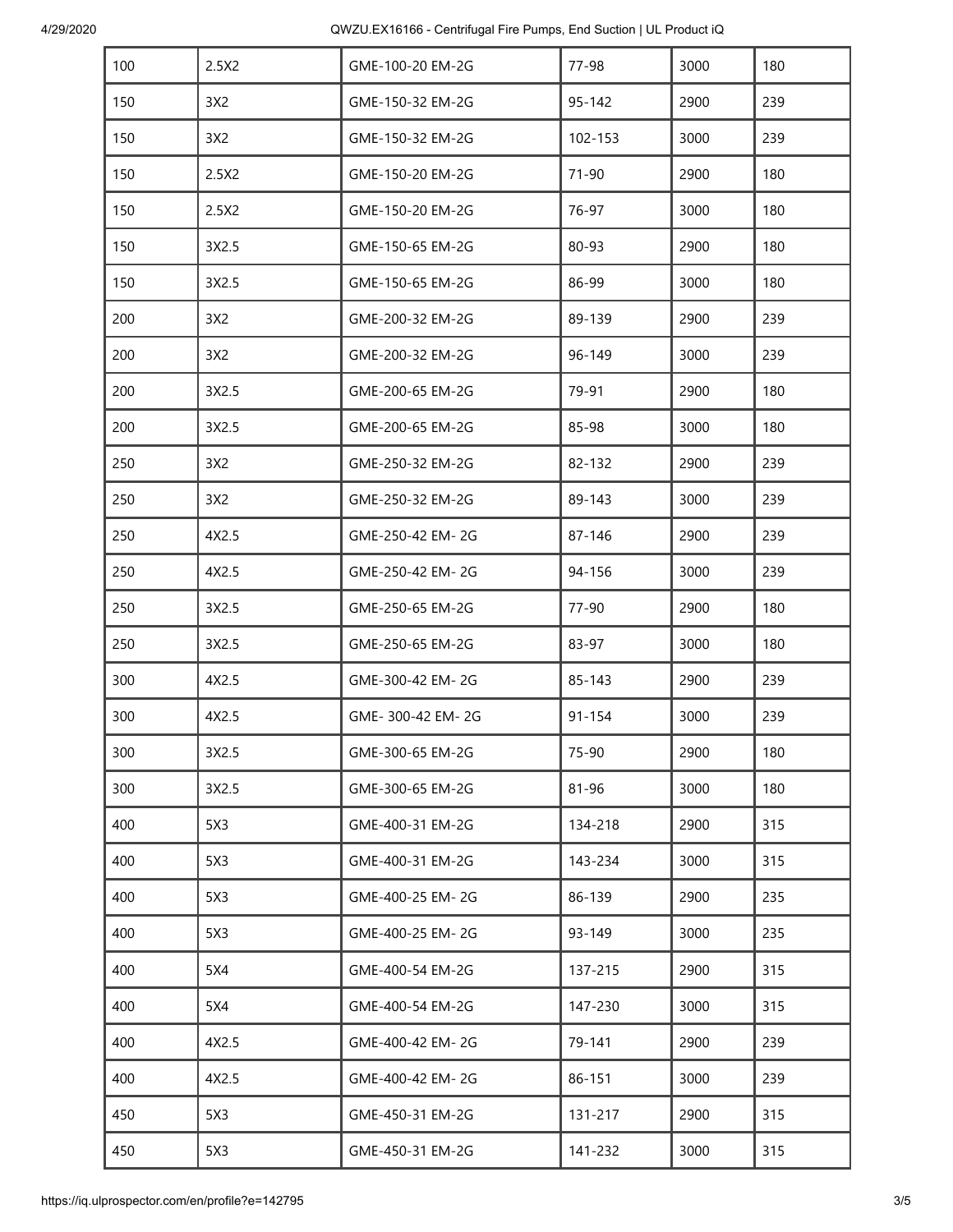4/29/2020 QWZU.EX16166 - Centrifugal Fire Pumps, End Suction | UL Product iQ

| 450 | 5X3   | GME-450-25 EM-2G | 85-138     | 2900 | 235 |
|-----|-------|------------------|------------|------|-----|
| 450 | 5X3   | GME-450-25 EM-2G | $91 - 148$ | 3000 | 235 |
| 450 | 5X4   | GME-450-54 EM-2G | 136-214    | 2900 | 315 |
| 450 | 5X4   | GME-450-54 EM-2G | 146-229    | 3000 | 315 |
| 450 | 4X2.5 | GME-450-42 EM-2G | 78-137     | 2900 | 239 |
| 450 | 4X2.5 | GME-450-42 EM-2G | 84-148     | 3000 | 239 |
| 500 | 5X3   | GME-500-31 EM-2G | 129-217    | 2900 | 315 |
| 500 | 5X3   | GME-500-31 EM-2G | 139-232    | 3000 | 315 |
| 500 | 5X3   | GME-500-25 EM-2G | 83-136     | 2900 | 235 |
| 500 | 5X3   | GME-500-25 EM-2G | $90 - 146$ | 3000 | 235 |
| 500 | 5X4   | GME-500-54 EM-2G | 136-214    | 2900 | 315 |
| 500 | 5X4   | GME-500-54 EM-2G | 146-229    | 3000 | 315 |
| 500 | 4X2.5 | GME-500-42 EM-2G | 143        | 3000 | 239 |
| 500 | 6X5   | GME-500-20 EM-2G | 68-84      | 2900 | 175 |
| 500 | 6X5   | GME-500-20 EM-2G | 73-90      | 3000 | 175 |
| 500 | 6X5   | GME-500-20 EH-2G | 100-121    | 3500 | 210 |
| 500 | 6X5   | GME-500-20 EH-2G | 105-128    | 3600 | 210 |
| 500 | 6X5   | GME-500-26 EM-2G | 118-136    | 2900 | 230 |
| 500 | 6X5   | GME-500-26 EM-2G | 126-146    | 3000 | 230 |
| 500 | 6X5   | GME-500-26 EH-2G | 168-199    | 3500 | 290 |
| 500 | 6X5   | GME-500-26 EH-2G | 178-210    | 3600 | 290 |
| 750 | 5X4   | GME-750-54 EM-2G | 131-208    | 2900 | 315 |
| 750 | 5X4   | GME-750-54 EM-2G | 141-223    | 3000 | 315 |
| 750 | 6X5   | GME-750-20 EM-2G | 65-81      | 2900 | 175 |
| 750 | 6X5   | GME-750-20 EM-2G | 70-87      | 3000 | 175 |
| 750 | 6X5   | GME-750-20 EH-2G | $97 - 120$ | 3500 | 210 |
| 750 | 6X5   | GME-750-20 EH-2G | 103-127    | 3600 | 210 |
| 750 | 6X5   | GME-750-26 EM-2G | 116-135    | 2900 | 230 |
| 750 | 6X5   | GME-750-26 EM-2G | 125-145    | 3000 | 230 |
| 750 | 6X5   | GME-750-26 EH-2G | 167-198    | 3500 | 290 |
| 750 | 6X5   | GME-750-26 EH-2G | 177-210    | 3600 | 290 |